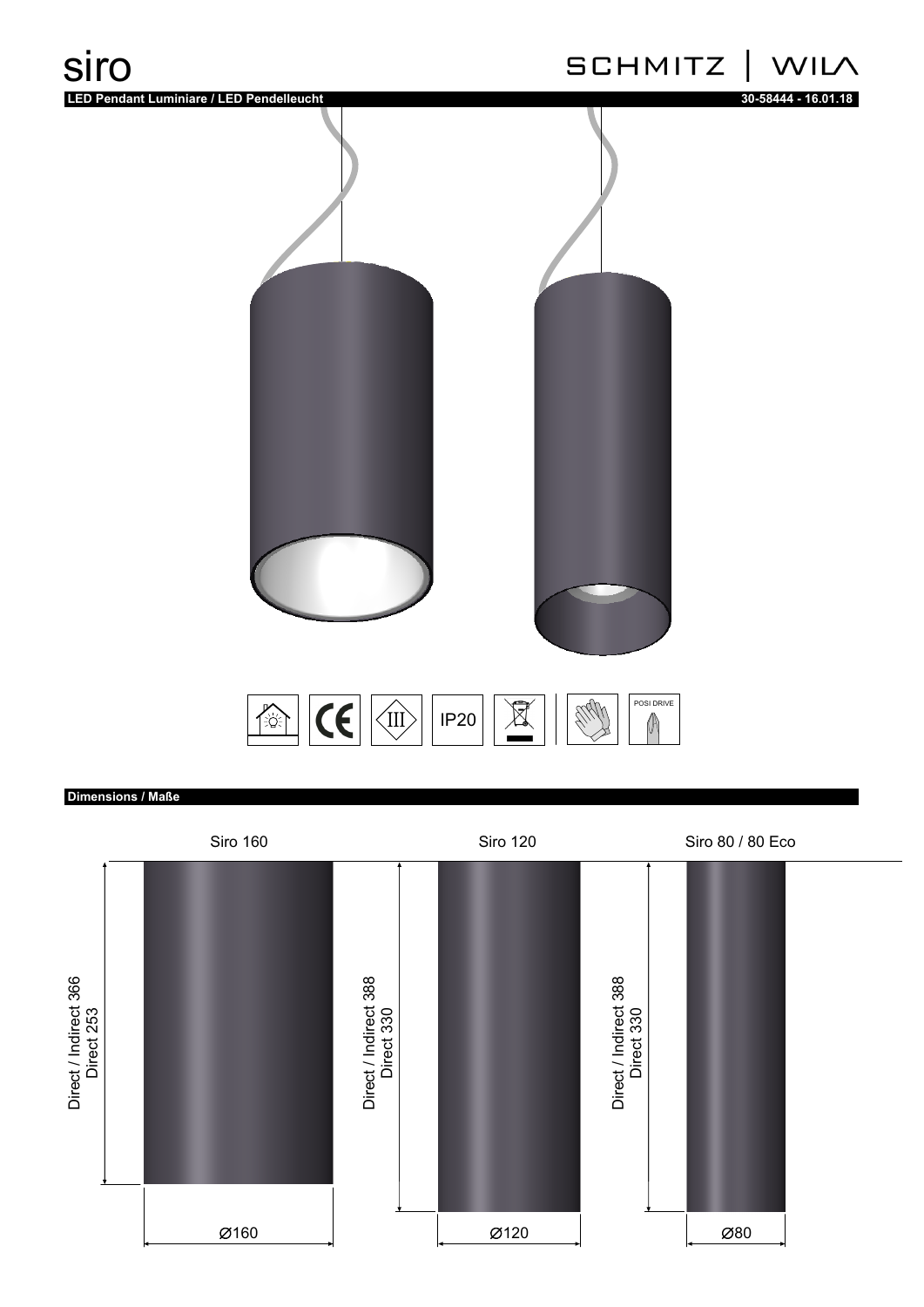Siro

# **Power Connection / Anschluss**

# SCHMITZ | WILA











![](_page_1_Picture_8.jpeg)

![](_page_1_Picture_9.jpeg)

![](_page_1_Figure_10.jpeg)

![](_page_1_Figure_11.jpeg)

![](_page_1_Picture_12.jpeg)

![](_page_1_Figure_13.jpeg)

![](_page_1_Figure_14.jpeg)

![](_page_1_Figure_15.jpeg)

![](_page_1_Figure_16.jpeg)

![](_page_1_Figure_17.jpeg)

![](_page_1_Figure_18.jpeg)